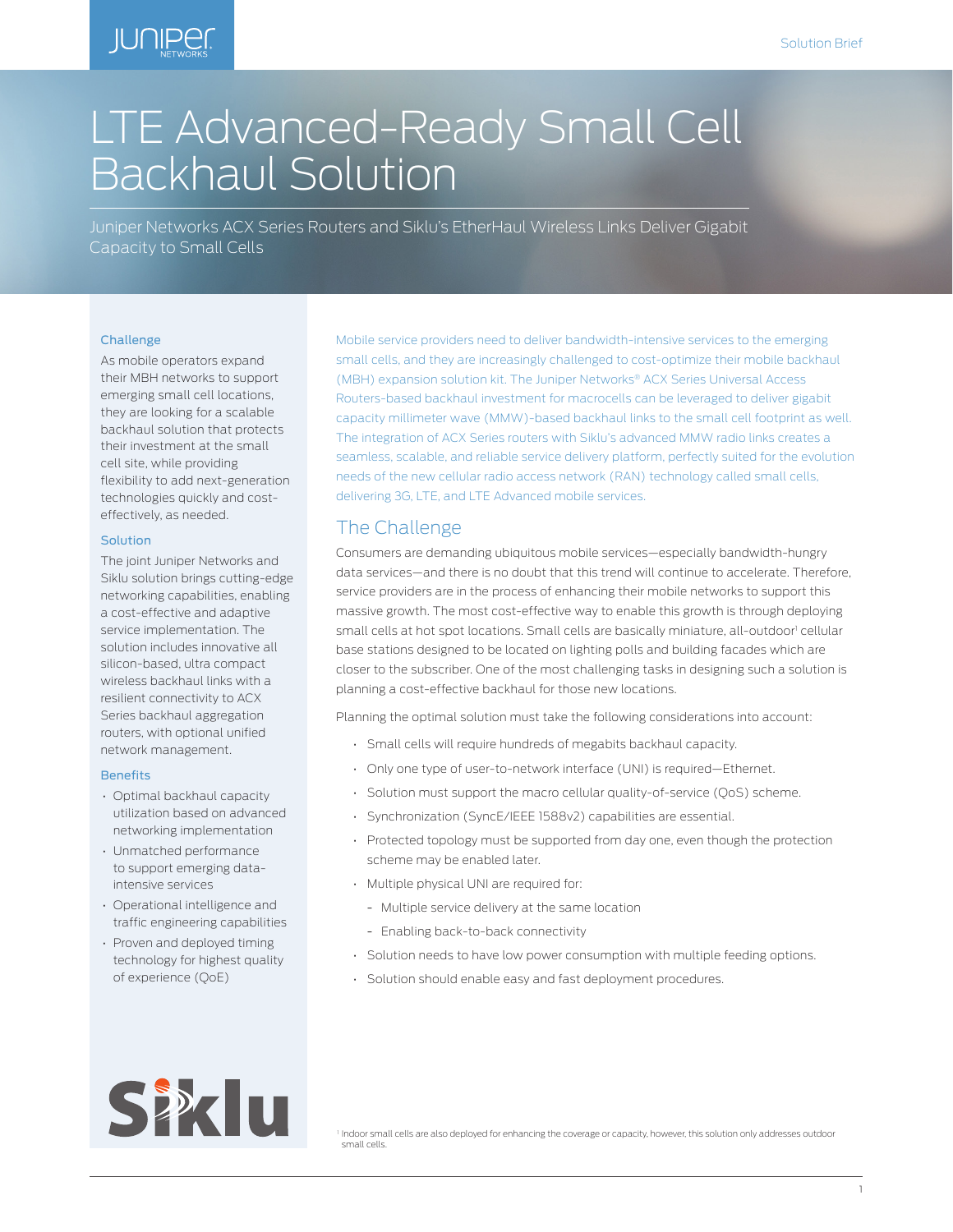# The Juniper Networks MBH Solution Expanded by Siklu's Millimeter Wave EtherHaul Radio Links

The Juniper-Siklu joint solution provides a cost-effective and field-proven MMW radio technology that expands the provider's MBH network footprint while utilizing the existing investment.

Siklu's EtherHaul radio links support the leading standard for ring protection, G.8032. This standard uses advanced and ultrafast networking features to detect main link failure and route the traffic seamlessly to the backup path.

G.8032 is used to prevent loops in a ringed network by blocking one of the links. This is an alternative to Spanning Tree Protocol/ Rapid Spanning Tree Protocol (STP/RSTP), and the recovery switching is much faster than traditional STP/RSTP approaches. The 10 ms Continuity Check Message (CCM) interval supported by the EtherHaul radio links ensures sub-50 ms recovery times, even if three consecutive failure messages are configured for alternate path switching decision. Figure 1 shows the redundancy concept of the expanded topology:

- The IEEE G.8032 standard is deployed across EtherHaul links.
- Although the two radio nodes collocated next to R1 and R2 are not physically connected, the MPLS network supplies two pseudowire services through the ACX Series routers R1 and R2 to enable logical connectivity.
- The use of two G.8032 instances in parallel enable efficient usage of the wireless capacity in both directions.
- The two pseudowire services are not part of the MBH hierarchical virtual private LAN service (H-VPLS).
- Each remote small cell gets its service over a dedicated VLAN configured at all radio links with access ports at its collocated radio node.
- Each such VLAN for cell site service is delivered to the MPLS network at both ACX Series routers (R1 and R2).
- The G.8032 service configured at the radio links ensures that only one path of any cell site service VLAN is active to ACX Series routers R1 or R2 at any point in time.
- The radio links adopt the QoS options used within the MPLS network and will prioritize, limit, and shape any type of traffic based on various options (VLAN-id, DSCP, p-bit).



#### Figure 1. Expanded Juniper-Siklu MBH network to support small cells